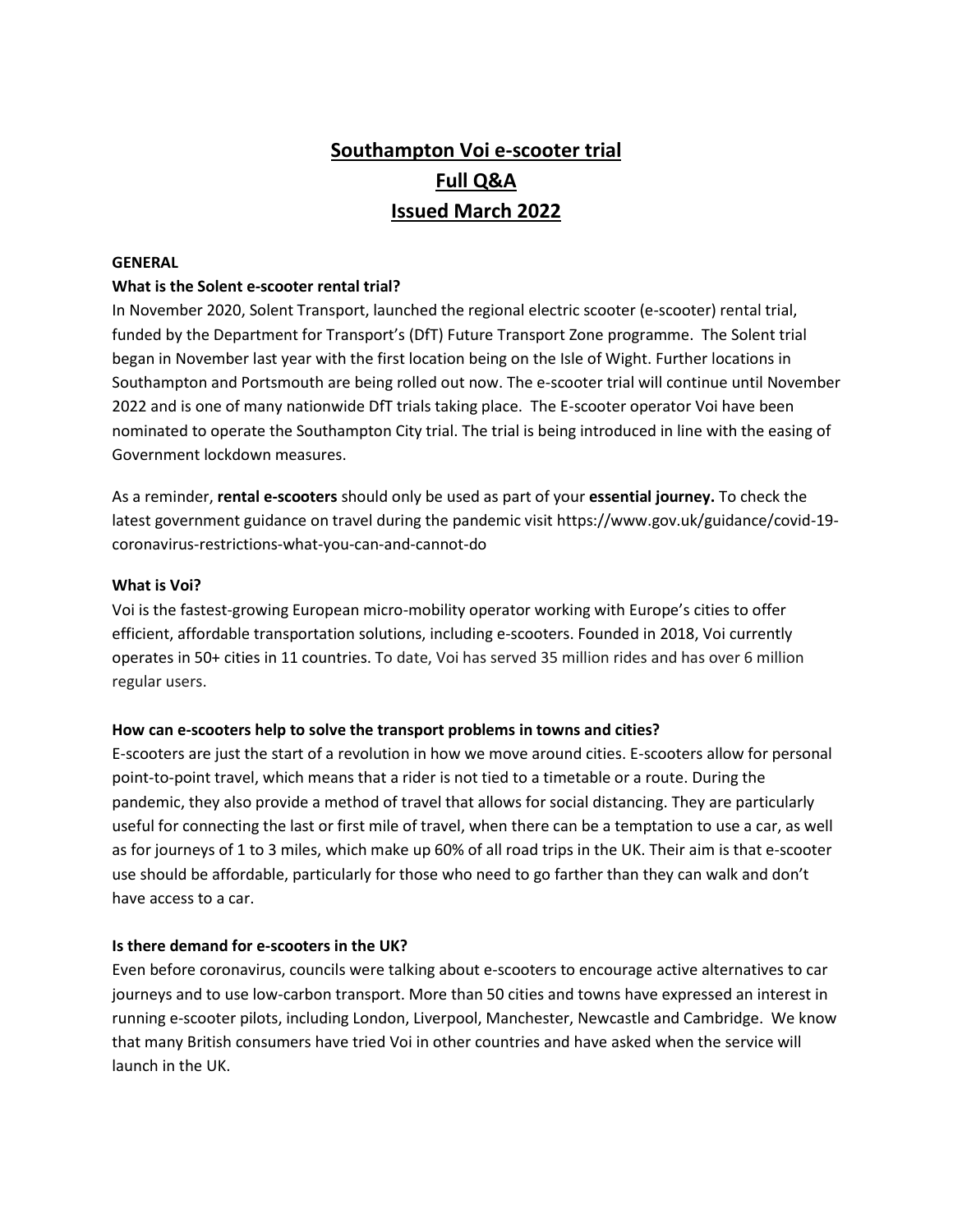#### **What are the main benefits of e-scooters for Southampton?**

- Provide a socially distanced, outdoor mode of transport.
- Support short key worker journeys.
- Relieve issues with lesser capacity on public transport as we come out of lockdown.
- Provide convenient, affordable and flexible travel for point-to-point journeys, or for the first or last mile to public transport.
- Lower environmental footprint, with huge potential to improve air quality and reduce climate change.
- Provide a green, carbon-neutral transportation solution to lower the cities' emissions and improve air quality.
- Creates new job opportunities, which is especially welcome during the difficult employment market due to the pandemic.

### **Why did Southampton apply for e-scooter trials?**

The Council's Economic and Green Growth Plan, the Local Transport Plan and the Green City Plan set the strategic context for growing alternative forms of micro-mobility to help people move around the city coupled with the Department for Transport (DfT) fast-tracking and expanding trials of rental e-scooters meant it was possible to be part of this trial. E-scooters offer the potential for fast, clean and inexpensive travel that can also help ease the burden on transport networks and allow for social distancing. As of July 2020, local and combined authorities could apply to the DfT to host a 12-month escooter trial. Southampton City Council in partnership with Solent Transport, along with Isle of Wight Council and Portsmouth County Council applied and gained a DfT approved trial licence. As the government undergoes a transport revolution, Voi is pleased to support this trial.

### **What regulations do e-scooters follow?**

Safety is the top priority for e-scooter usage. E-scooters can use the same road spaces as bikes, including cycle lanes. E-scooters may be used on the road (except motorways) and in cycle lanes and bus lanes within the approved trial area.

The e-scooter trial will be introduced under an Emergency Traffic Regulation Order (ETRO). If you would like to feedback on the trial, please email [Traffic.OrdersLegal@southampton.gov.uk](mailto:Traffic.Orders.Legal@southampton.gov.uk)

Riding on pavements is strictly prohibited for the rental e-scooters. Voi will strictly monitor rider behaviour and employ a variety of measures to identify misuse and fine and/or block those riders. If you have any questions over regulations, please contac[t support@voiapp.io.](mailto:support@voiapp.io)

**Private e-scooters are not part of the Solent e-scooter trial. Privately owned e-scooters are illegal to use in all public spaces and roadways. Private e-scooters are only legal to use on private land.**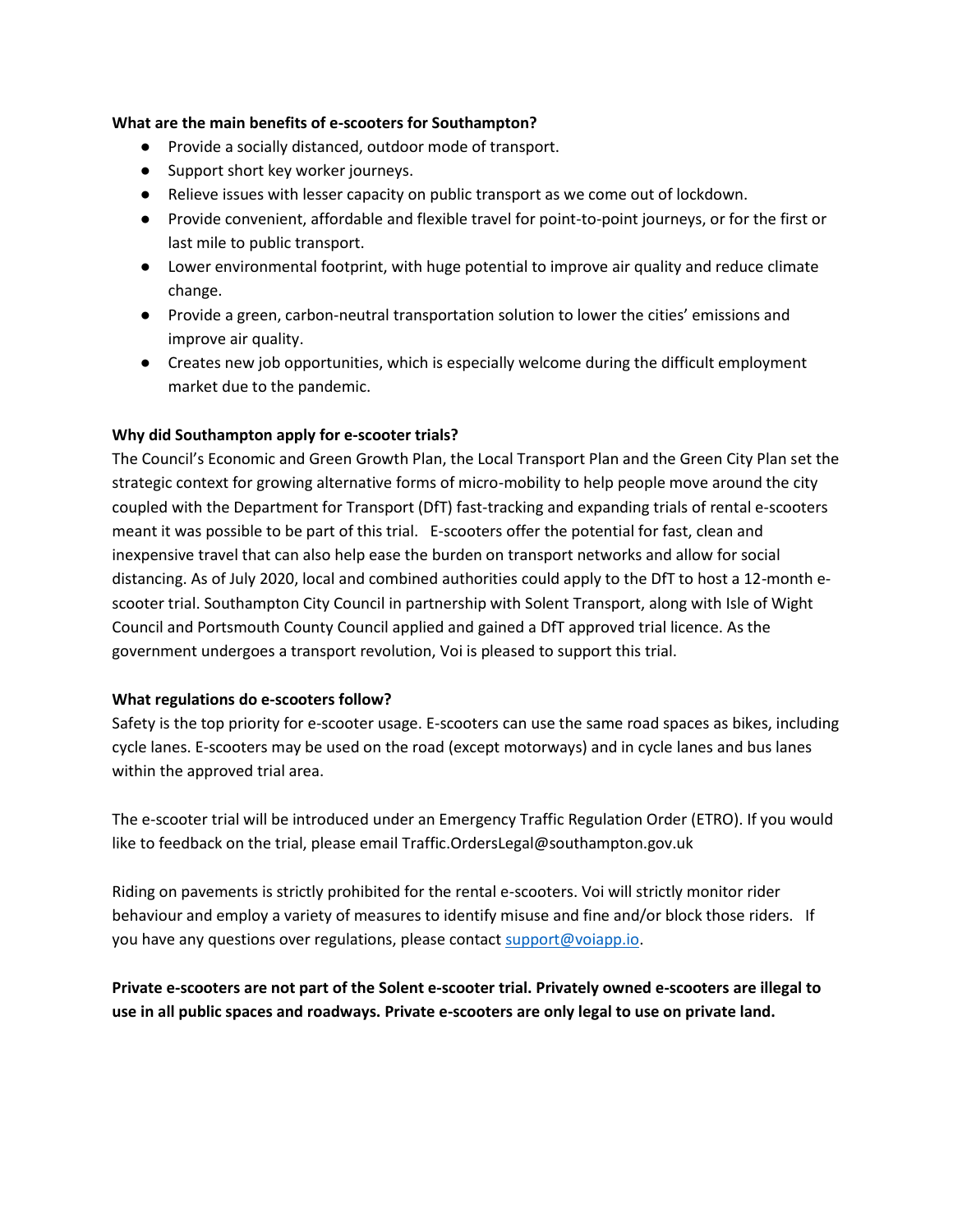### **How can people offer feedback on the trial?**

Voi encourages feedback from riders and the public. Please contact [support@voiapp.io.](mailto:support@voiapp.io) You can also provide feedback to Southampton City Counci[l Traffic.OrdersLegal@southampton.gov.uk](mailto:Traffic.Orders.Legal@southampton.gov.uk) You can also report e-scooter misuse at [https://www.voiscooters.com/report/uk/](https://urldefense.proofpoint.com/v2/url?u=https-3A__www.voiscooters.com_report_uk_&d=DwMFaQ&c=pbUzoxRZCRvayVvkYvkiMO6u1jPMdBrTZxWyx_2PsKs&r=aAjauI12nIwuuEmsNzF9cPliOyn6i84cmUswfu-RLDs&m=-YqYZhwyfppaHlXE7Xw0d18S2af6penZw42GxUVQD3Y&s=DoiUkaTvSYNvq01cIgMVdrH7gE9rY3y1ARSlHHBBjDw&e=)

# **How will the trial be evaluated?**

Voi and Southampton City Council will monitor and evaluate the trial. The Department of Transport (DfT) will also evaluate all the trials separately through its own monitoring and evaluation exercise.

# **What happens at the end of the trial?**

After assessment, the Department of Transport (DfT) may approve and legalise rental e-scooter schemes long term. Cities and combined authorities will then have the opportunity to broker contracts with escooter operators, depending on local funding availability.



# **How long will e-scooters be in Southampton?**

The e-scooter trial will launch on 18 March 2021 and should remain active until November 2022

# **How can people tell the difference between Voi e-scooters and privatelyowned e-scooters?**

Voi e-scooters are easily identifiable by their distinctive coral (a pinkish orange) colour. "Voi" is also emblazoned in white on the e-scooter's shaft.

It is worth noting that Voi e-scooters are the only legal e-scooters that can be used on public roads and spaces in Southampton; the use of private e-scooters is illegal.

# **How many Voi e-scooters will be deployed in Southampton?**

Southampton currently has over 1000 Voi e-scooters.

# **How many parking hubs will Voi be deploying in Southampton?**

At present there are just under 200 parking hubs. For up-to-date information, please download the Voi App and use the in-App map.

# **What is Voi doing to ensure users park the e-scooters correctly?**

The Southampton Voi team monitors e-scooter activity, including checking e-scooters are parked in the designated Voi Parking Hubs.

Voi introduced an enhanced version of the 'end of ride photo' asking riders to take and submit a photo of their parked e-scooter at the end of each ride. Photos are reviewed daily by Voi, and action is taken if riders do not comply with the safe parking guidelines.

# **Riders must not:**

- X Leave e-scooters lying on the ground
- X Obstruct the pavement
- X Case an obstacle to other road/pavement users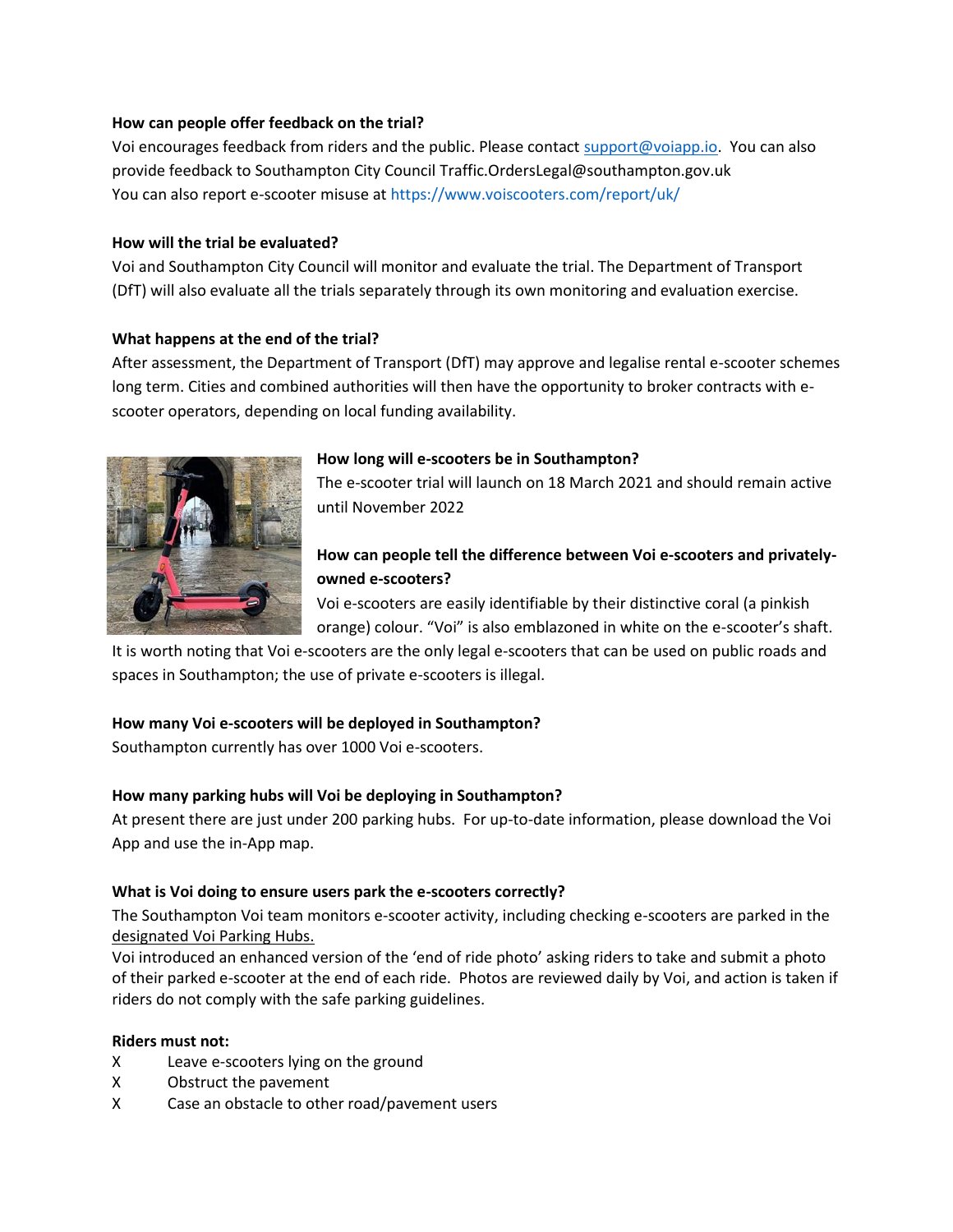An educational warning message will be sent first, followed by a £25.00 fine if the rider ignores the rules for a second time.

#### **How will the e-scooters be spread out across the city?**

Voi will be guided by Southampton's needs and where it is safe to ride (for example, e-scooters will not be allowed in highly pedestrianised areas). Voi will work closely with Southampton City Council to ensure e-scooters are placed where there is demand. Voi will always be careful not to overwhelm locations. The local Voi team will relocate e-scooters throughout the night and day ("re-balancing the fleet") to ensure that they are available where riders want them.

### **What times can I hire an e-scooter?**

For the start of the service, e-scooters will be available for hire 04:00 – 22:00 in Southampton. These hours were selected based on discussions between the council and Voi and looking at essential journey restrictions and key worker shift patterns. These may change as the trial progresses and as restrictions on travel are eased.

#### **Will my rental suddenly stop at 22:00?**

No, your rental will continue until you chose to stop it and park it in a designated parking zone. Once stopped you'll be able to hire another e-scooter the following day from 04:00.

#### **How do Voi e-scooters integrate with public transport?**

Voi is currently in talks with various transport operators in Southampton and will announce these partnerships in due course. The Council and Voi's aim is to integrate fully and compliment with other transport services across the region, looking at possible integrated ticketing options and joint working arrangements.

### **Are e-scooters permitted on trains and buses?**

No. If you are using an e-scooter to get you to another mode of transport, please find your nearest parking zone and end your ride.

#### **Are private e-scooters also allowed?**

No. Trials are limited to Voi rental e-scooters. This allows trials to take place in a controlled manner while we and the DfT assess their safety and other effects. It is illegal to ride a private e-scooter on all public roads, pavements and spaces.

Southampton City Council are aware of the uptake on private e-scooters locally. This does demonstrate that even without the trial of rental e-scooters there will be people using them across the city. The provision of rental scooters as being trialled will cater for the use of this new mode of transport while allowing closer monitoring and controls on its use and impact. This trial and collated information on use will inform future decision making and help mitigate concerns raised. The rental e-scooters will be pink and easy to differentiate from private e-scooters which are illegal unless on private land.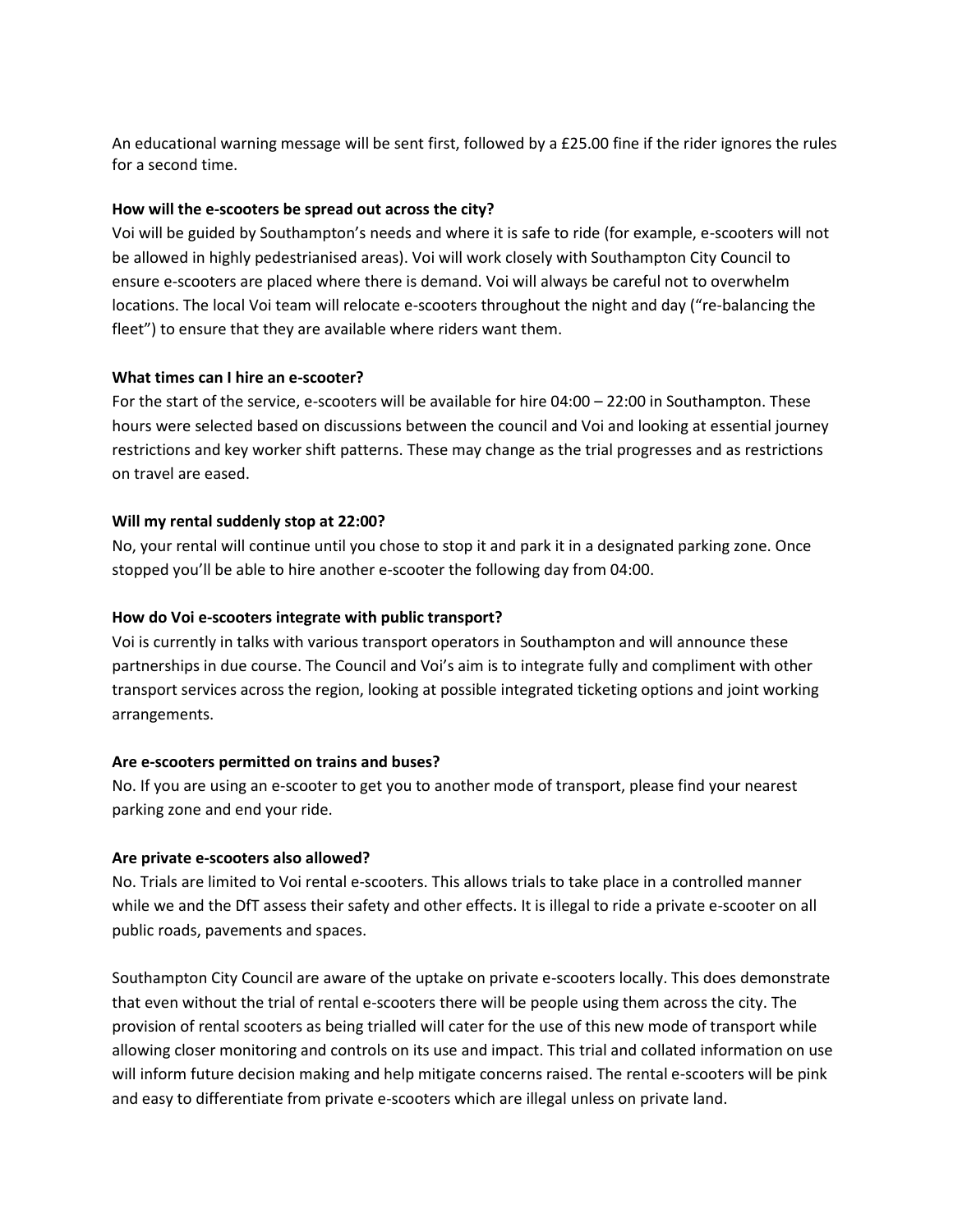Please note that Police can seize any private e-scooter if they are being used on a public road or footpath and the rider may also be liable for prosecution for traffic offences.

This is also the case for anyone using Voi e-scooters without a licence or falsely registering with the Voi app as this is what covers you under their insurance.

E-scooters are classified as Personal Light Electric Vehicles (PLEVs), so they are treated as motor vehicles and subject to the same legal requirements, such as:

#### **• MOT• Licensing• Tax• Insurance**

#### **Will riders need a driving licence? Why?**

Yes. To ride an e-scooter in a trial area, a rider will need to register using a UK provisional or full driving licence or an International driving licence This is mandated by the Department of Transport (DfT)and Voi also believes this ensures people know the rules of the road and will be more responsible riders. Provisional licences can be obtained in one week, through an online application (subject to DVLA Lockdown workloads). Riders cannot begin their first ride without first verifying their licence in the App. Verification is performed by Onfido, a trusted technology that verifies personal identities using a photobased identity document, a selfie and artificial intelligence algorithms.

#### **What is the minimum age to ride an e-scooter?**

The Department of Transport (DfT) requires riders to be at least 16 years old**. In Southampton, riders need to be at least 18 years old to ride a Voi e-scooter.** 

### **What is the maximum speed of a Voi e-scooter?**

The DfT regulations for the trial rental e-Scooters have a maximum limit of 15.5mph. However, the maximum speed of the Southampton trial is 12.5pmh at present. This speed limit will potentially increase as the trial progresses, but it has been put in place initially for safety reasons and to help riders feel more comfortable on the e-scooters. There will also be pre-set "slow-go" and "no-go" zones within the city, where the e-scooter will slow down to between 5-8mph in slow zones and come to a stop as it approaches a "no go" zone. It is worth noting that private e-scooters — which are illegal to ride unless on private land or with express permission of a landowner — can travel at much higher speeds.

### **What is the maximum weight that a Voi e-scooter can carry?**

Voi e-scooters can carry a maximum of 100 kg. (Please note that this included anything riders are carrying). However, only one adult may rent and ride the rental Voi e-scooters, Double person riding one e-scooter is prohibited and will be subject to Voi's enforcement procedures such as warning, fines and/or bans from their service.

#### **How do riders start using an e-scooter?**

- 1. Download the Voi app.
- 2. Open the app and search for nearby e-scooters.
- 3. Follow the instructions provided in-app.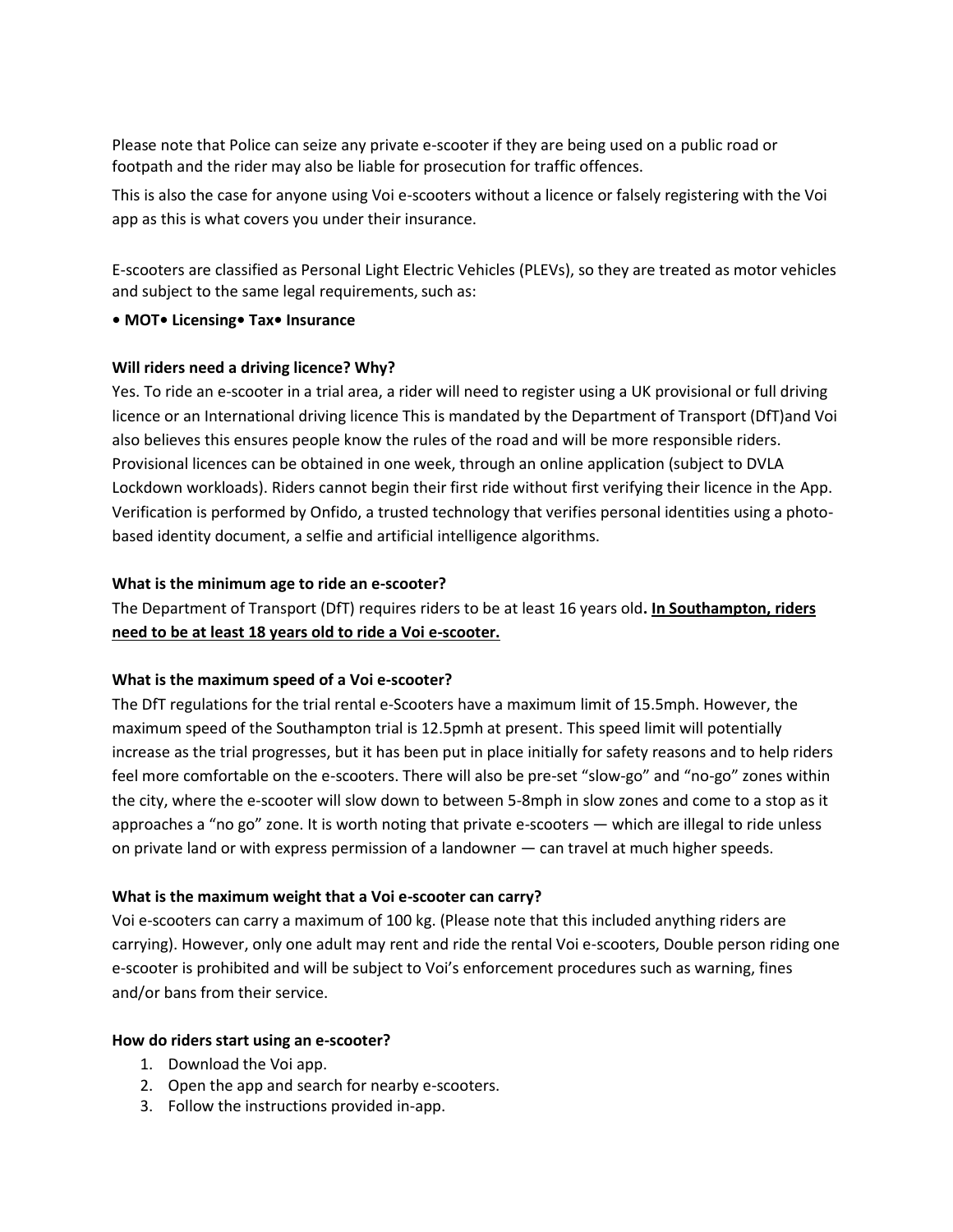- 4. Scan the QR code to unlock.
- 5. Enjoy your ride, follow local regulations, use bike lanes where available, and do not ride on pavements.
- 6. Reach your destination and "End Ride" in the app. Park correctly and make sure the e-scooter is not obstructing others.

### **What does to cost to use a Voi e-scooter?**

It costs £1 to unlock the e-scooter and then £0.14 per minute of usage.

There are 24-hour passes and 30 day passes available to buy in-App. Simply download the app and click on Voi Pass. The subscriptions allow riders to take an unlimited number of 45-minute rides at a fixed rate. At the end of the 45 minutes, the e-scooter must always be returned to a parking area. If the rider is interested in continuing the journey, they can then rent another e-scooter. For more info, visit <https://www.voiscooters.com/voi-pass/>

There are special rates for students, NHS and emergency and MoD services personnel and discounts offered to those on low incomes. There is more information about these special rates and how to apply a[t https://www.voiscooters.com/voi-4-discounts/](https://www.voiscooters.com/voi-4-discounts/)

# **Why is the journey limited to 45 minutes for Voi pass users?**

E-scooters tend to be used for journeys from 1-3 miles, and from the data we have the average length of a ride is 12-15m. This duration (45m) was considered reasonable, and this way, another rider can then use the scooter - Voi is for all.

# **What happens if a ride goes over the 45 minutes limit when using a Voi pass?**

While using a Voi pass, if the ride is not ended within 45 minutes, users will be charged for the exceeding time in accordance with the pricing on a pay-per-ride basis.

### **Are riders insured when using Voi e-scooters?**

Yes. As required by legislation, Voi riders have motor third-party insurance. Voi has also decided to go beyond the Department of Transport (DfT) requirements and have included personal accident coverage insurance for all trips.

### **What is "geofencing"? How does it work for the e-scooters?**

Geofencing is a term that is often used when people talk about the e-scooter trials. It helps to ensure that e-scooters can only be ridden in safe and approved areas as the e-scooters can be remotely tracked and pre-set with city restrictions through agreement with the council.

Geofencing is a technology that uses GPS to create a virtual geographic boundary, enabling software to trigger a response when a mobile device enters or leaves a particular area. When an e-scooter attempts to go beyond a certain boundary, the e-scooter's speed will reduce gradually. The motor will not stop motor completely, because this could be dangerous for the rider. In a no-ride zone, the motor slows down on approach to the zone until it comes to a stop, so that the no go zone stop is not an abrupt one and to make it easier for riders to turn the e-scooter back to the operating zone. In a slow-ride zone, the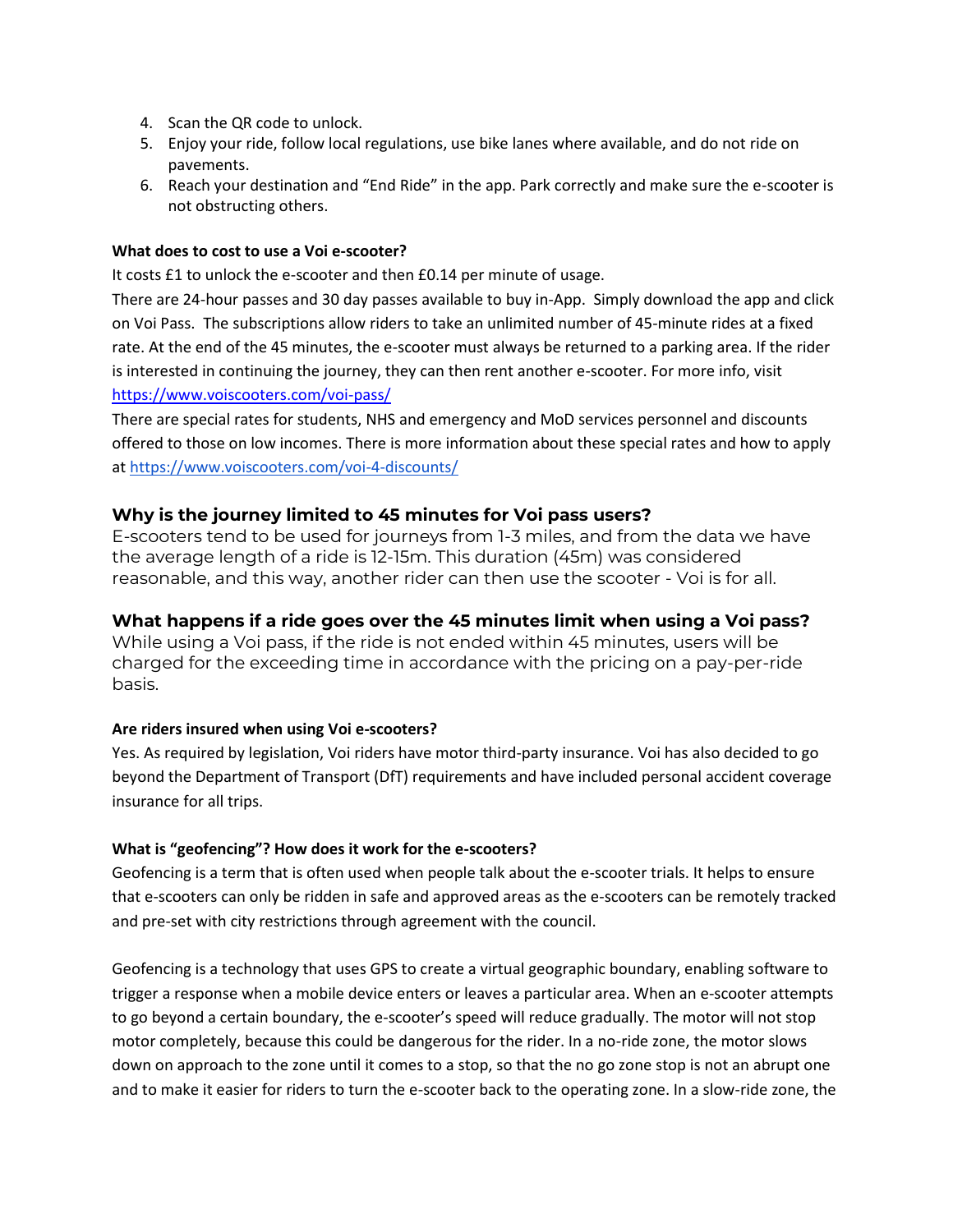e-scooters are capped at 5mph. Riders can see their locations and operating zone in the in-App map.

# **Where are the slow-ride, no-ride and parking zones located?**

Maps of the trial area, including parking, slow-ride, and no-ride zones will all be in the Voi App. Each zone is colour coded on the in-App map.

### *Please note all Southampton Parks as well as Southampton Common are no-ride zones.*

# **Are e-scooters permitted in heavily pedestrianised areas? Are some areas restricted? Why have some areas been designated "no-scoot" zones?**

Voi and Southampton work together to define areas where it is safe and convenient to use e-scooters. E-scooters are generally not permitted in pedestrian-heavy zones and are pre-set as "no-ride" zones in pedestrianised areas. For the most up-to-date information, please consult the maps in the Voi App. Noride zones have been put in place for safety reasons; sometimes they also reflect private land.

# **Can a rider keep an e-scooter overnight so they can use it again first thing in the morning?**

No, Voi e-scooters are not permitted to be stored on private property. If a rider is caught storing an escooter on private property, they can be fined. Riders must park in the designated parking areas and rehire in the morning subject to e-scooter availability. This includes day-time storing.

# **SAFETY**

# **How can someone ride a Voi e-scooter safely?**

Voi believes in pushing safety through rider education screens and training screens. New riders can earn credits from completing modules of th[e Ride Like Voila](https://ridelikevoila.com/enter) traffic school. To date, more than 500,000 riders have participated in the Voi traffic school. Riders can also learn important tips from the Voi App and on the found Voi street teams and ambassadors subject to lockdown restrictions.

There should only be one rider per scooter. Riders should follow the Highway Code, wear a helmet, avoid riding on pavements, abide by speed limits and keep vigilant of their surroundings. Voi offer a Southampton trial helmet "give away" offer via their App pages.

# **What is Voi doing to ensure e-scooter safety?**

Safety is the number-one priority. Voi is continually working with partner cities and regions, including Southampton, to assess and improve services. In the UK, Voi is introducing new measures to ensure safe riding:

- Increasing the number of on-the-ground staff to answer questions, help people and monitor activity.
- Increase collaboration with the police to ensure there is better reporting of riders who disregard the rules.
- Voi will constantly monitor whether riders are in conflict with any pedestrians and by updating the slow-ride and no-ride zones through the trial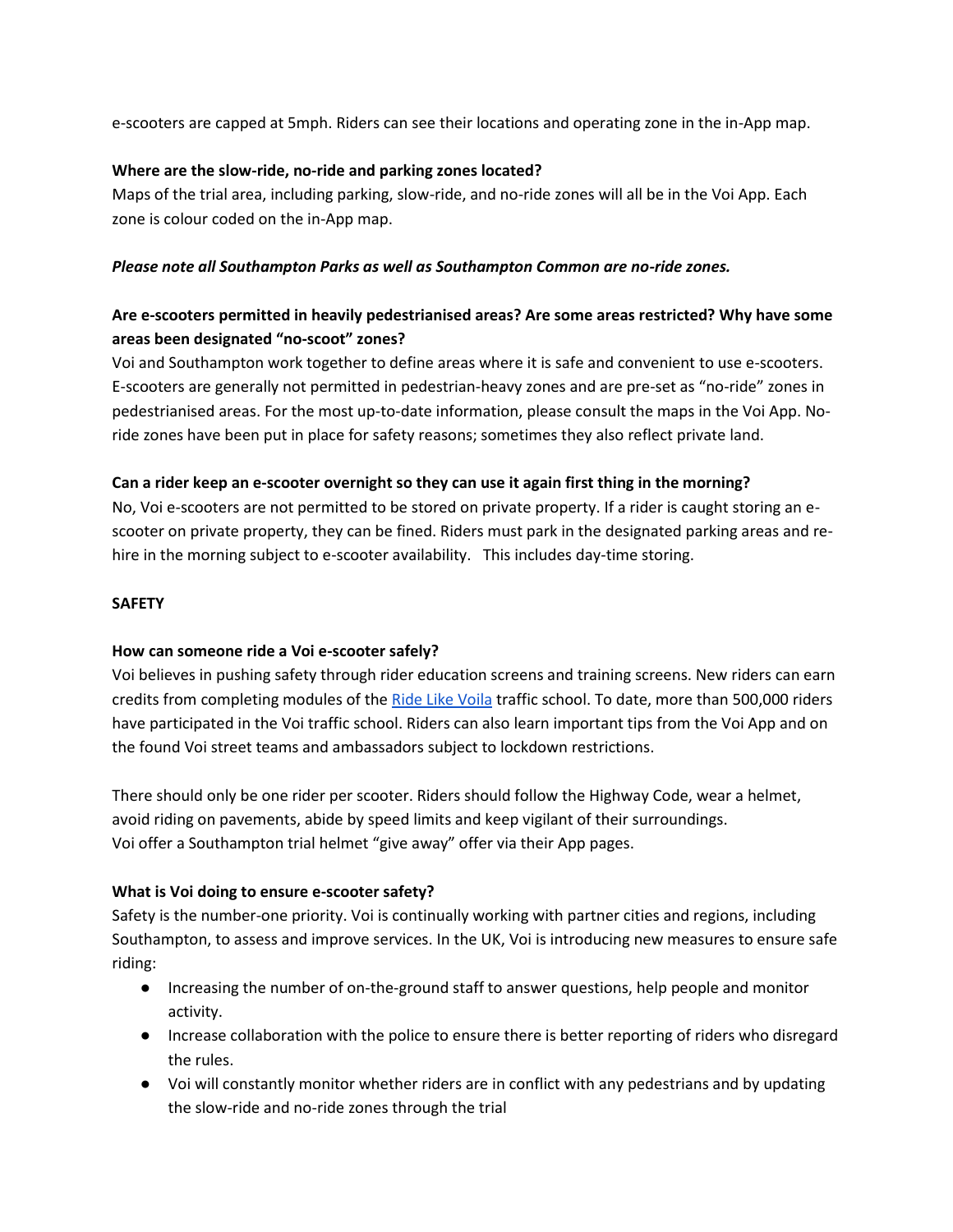- Reinforce the message that e-scooters (just like bikes) should NOT be ridden on the pavements.
- Introduce clear number plates on e-scooters to help identify rogue riders.
- Consistent e-scooter rider education and in-App trigger messaging to riders.
- Giving away free helmets. See Voi in-App offers upon registration.
- Introduce greater deterrents to unsafe riding
	- o Charge riders a premium for abandoning or parking an e-scooter in no-parking zones.
	- $\circ$  Block riders who are abusing the terms and conditions, such as underage riders
	- o Anyone caught using e-scooters illegally could face criminal proceedings. For misuse, 6 points could be added to a rider's driving licence.

# **Does Voi ban riders for disregarding regulations?**

Voi takes riding safely and legally very seriously. If you see someone disregarding regulations on a Voi escooter, please report it via this page: <http://www.voiscooters.com/report/uk/>

If Voi receives a confirmed report of an offence from the police, or via their customer service support centre, then Voi will always seek to take action against the rider responsible, such as issuing a warning or permanently removing the rider from the service. To do this, Voi will ask the police for supporting information, including the date, time, and place of the offence and, if possible, the e-scooter's number plate.

# **Will riders need to wear a helmet?**

Wearing a helmet is recommended, although this is not mandatory under the DfT trial regulations. It is safer to wear a helmet, just as one should be worn when cycling.

Voi believes in education and rewarding safe, responsible behaviour. When a rider begins a ride in the App, they will be asked if they want to take a "helmet selfie". Once the App confirms that the rider is wearing a helmet, the rider will be rewarded with ride credits at the end of the ride. During the trial, Voi is also committed to distributing free helmets to riders in Southampton.

### **Can people ride e-scooters in the dark?**

Yes. Voi e-scooters are equipped with both front and rear lights, to aid in e-scooter visibility for the rider and other road users. A list of advice and tips for riding at night on its [blog.](https://www.voiscooters.com/blog/tips-for-riding-voi-e-scooters-in-the-dark/) Each Voi e-scooter also has a bell to alert other road users.

# **How can riders keep safe from coronavirus when using an e-scooter?**

Since e-scooters operate in the open air, they are a much safer choice for commuters than other forms of public transport at this time. To make sure the fleet is safe, Voi have increased their cleaning and maintenance frequencies. Voi scooters are fitted with handlebars made of a material that inhibits the transmission of viruses and bacteria, thus offering antibacterial, bactericidal and antiviral protection. All scooters are disinfected regularly and daily by the street scooter redistribution teams Voi is also providing COVID-19 information and advice via its App. We encourage riders to use gloves if that makes them feel more comfortable.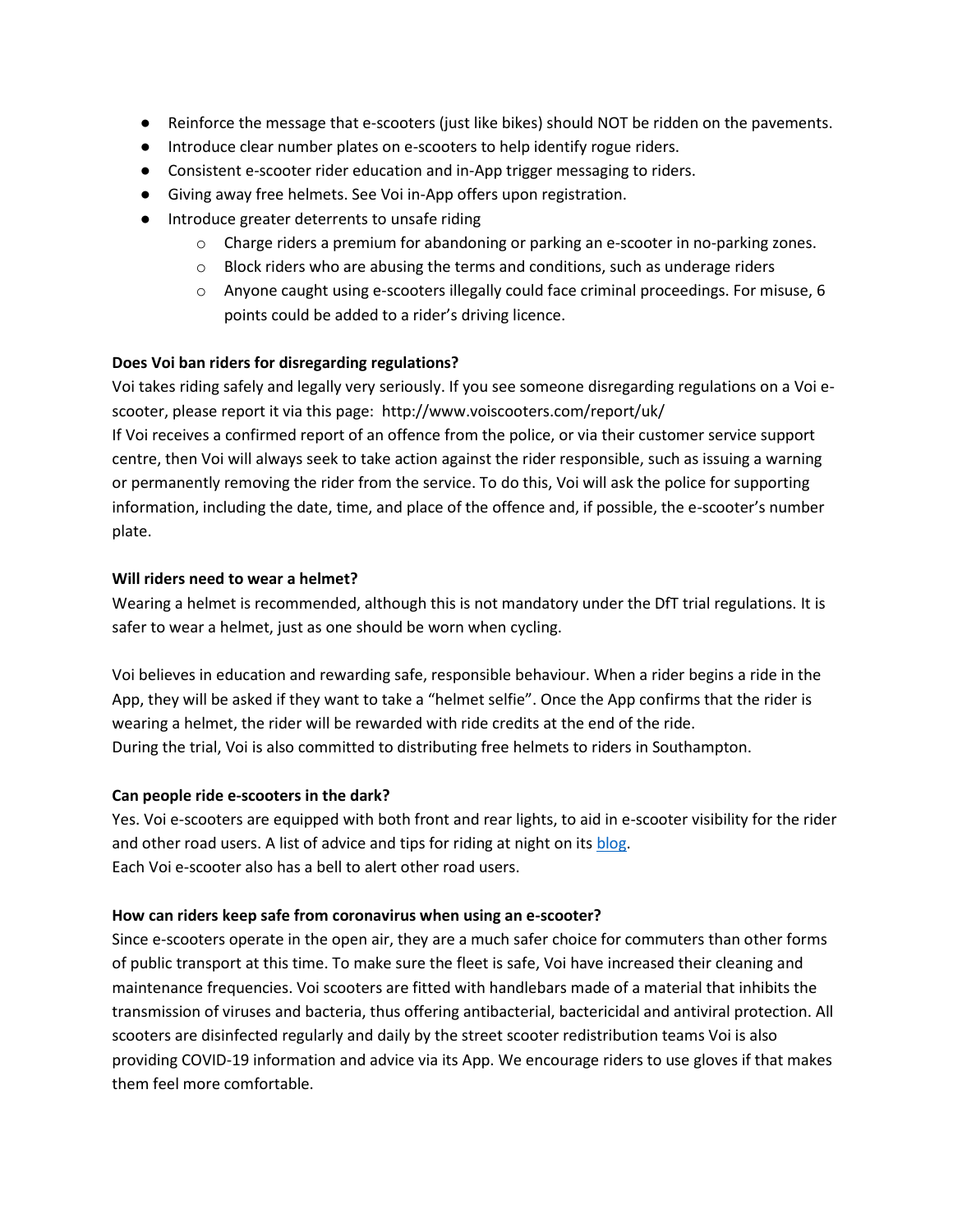### **How will e-scooters be kept clean while COVID-19 is a risk?**

Rider safety is the number-one priority. The scooters are disinfected regularly, including every time a scooter is handled for a battery swap, re-balancing, or maintenance. Voi uses high-quality anti-viral cleansing agents that last up to 24 hours. Their mechanics and logistics teams are equipped with sanitary kits, including masks, gloves and anti-bacterial gel and they follow social-distancing guidelines. We are testing a new handlebar material that inactivates and minimises the transmission of coronavirus. Using reputable third parties, they take viral and bacterial tests of randomised samples of scooters to make sure they are keeping things clean. Voi educate our riders about how to keep themselves safe and encourage them to use hand sanitiser and wear gloves.

# **E-scooters can travel at high speeds. Are they safe?**

- Southampton's Voi e-scooters are capped at a speed of 12.5 mph at present. This maybe increased to 15 mph during the trial. Regular bicycles often reach the same speed or higher.
- We have the ability to implement slow-speed zones in selected areas, where the e-scooters automatically slow down to walking pace.
- It is also important to differentiate between private and shared e-scooters. Private e-scooters often reach much higher speeds, even though it is not permitted.

# **Won't e-scooters just be a menace on the streets and dangerous for some road users, such as the visually impaired?**

It's Voi's job to educate riders about traffic rules using technology and in App pop-ups. Safety is always Voi's number-one priority and they tackle this through rider education and technology. Voi are the first e-scooter company to offer an online traffic school, [Ride Like Voila.](https://ridelikevoila.com/enter) Voi work with Southampton City Council to control the number of e-scooters on the streets and their locations. Voi can incentivise people to park them correctly and will employ local ambassadors to educate riders on using and parking safely. The local teams will work closely with police to ensure that the e-scooters are not a menace for other road and pavement users, particularly groups who may feel that they are vulnerable. When Voi deploy infrastructure (such as parking hubs) they abide by the relevant government guidance and recognised standards for street furniture and design in public spaces.

### **What will Voi do to keep Southampton safe for those with visual impairments or hearing difficulties?**

- At a national and local level, Voi works closely with associations representing those with sight loss, including the RNIB, Guide Dogs, London Vision and Thomas Pocklington to ensure that they understand the needs of as many vulnerable people as possible. As a result of our conversations, the sector has published advice for e-scooter operators and local authorities participating in trials. They evaluate all of our operations against this advice.
- Voi will elicit feedback from these as well as other relevant groups within the first few weeks of launching the trial, so that they can make sure the operations do not add to street clutter or cause obstacles.
- Based on consultations with groups representing vulnerable road users, Voi has added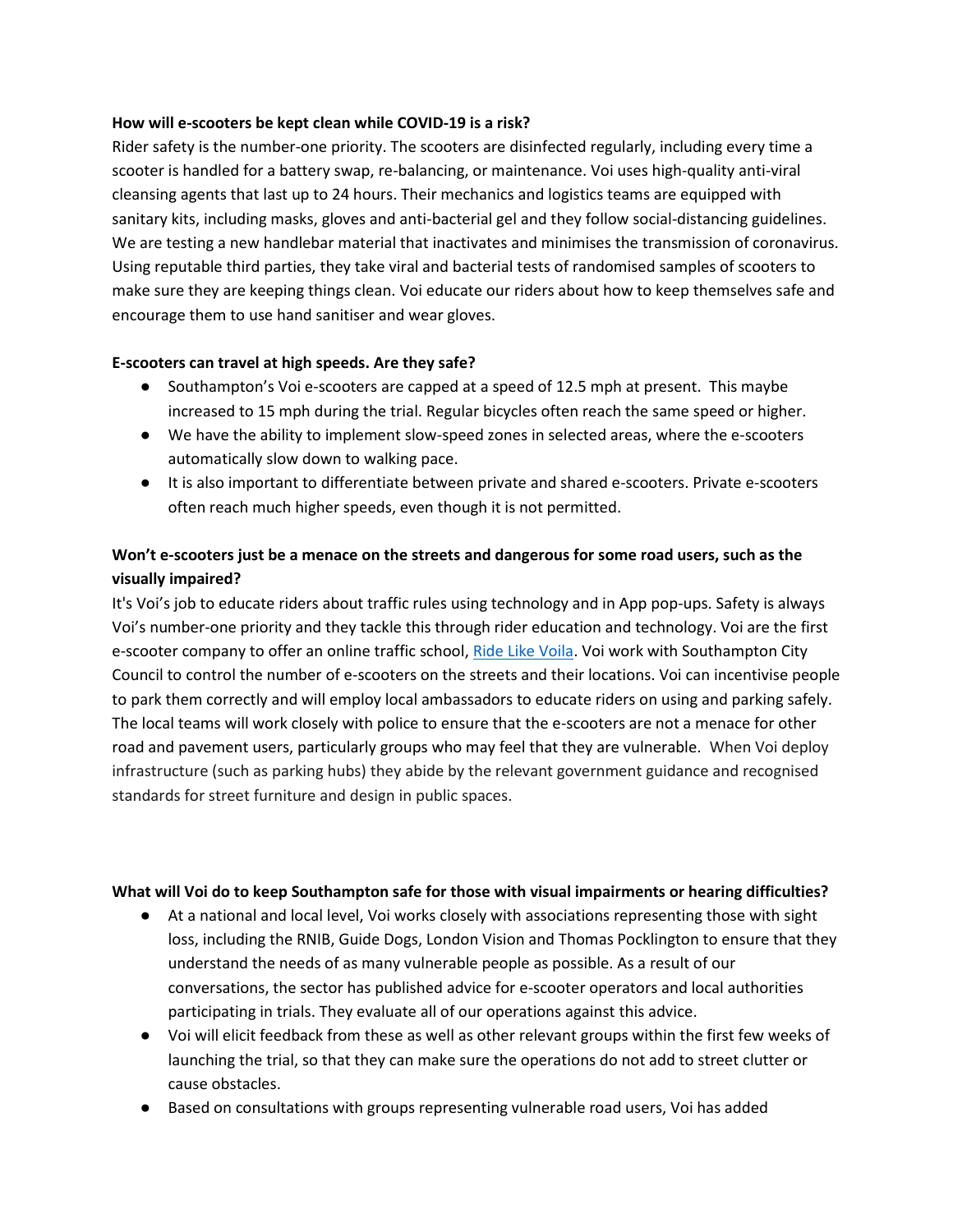additional content t[o Ride Like Voila](about:blank) (Voi's online traffic school) to educate riders about the safety of vulnerable road users. All Voi U.K HQ staff and Voi's Southampton management team are required to complete RNIB training including (i) Visual Awareness Training and (ii) Pan Disability Awareness Training.

#### **How will Voi stop people from riding on the pavement?**

Riding on pavement is illegal in the UK (unless there is a designated cycle lane) and education plays an important role in making sure that riders abide by the rules. The free online traffic school, Ride Like [Voila,](https://ridelikevoila.com/enter) teaches riders the rules of the road and rewards riders with ride vouchers when they complete modules. Voi actively communicate to riders that they should never ride on pavement throughout their journey, from in-App communications during the onboarding registration and sign up process through to ongoing road safety communications.

#### **What happens if someone rides an e-scooter on the pavement?**

Pavement riding is strictly prohibited unless there is a designated cycling lane. If someone is caught riding a Voi e-scooter on the pavement by a Voi ambassador, the ambassador will complete a reporting form and issue a strike or a block to the rider (a rider is usually blocked on the third strike, unless the violation is serious). Non e-scooter riders can report poor rider behaviour directly to Voi noting the location, time and date and e-scooter number plate if possible and via their web pages, App and telephone customer support centre. If the offending rider is caught by the police, the police report the incident to Voi ambassadors, who will carry out the strike or ban policy noted above.

### **How will Voi prevent people from riding while under the influence of drugs or alcohol?**

Riders have a huge responsibility, not only towards themselves but towards other road users and pedestrians. We believe that education is a powerful tool, such as th[e Ride Like Voila](https://ridelikevoila.com/enter) e-scooter traffic school. Voi has developed an in-App reaction-time test or puzzle that is activated during certain hours of the day when people are likely to be drinking. The test aims to educate riders on why drunk riding is unsafe (impacts reflexes, balance, overall judgement), and to encourage them to consider alternative modes of transport if they get poor results in the cognitive test. Voi can also implement no-parking zones in areas with bars and nightlife to discourage e-scooter use.

#### **How does someone report a problem or an e-scooter that is misplaced or blocking traffic?**

Voi has a 24-hour customer service helpline (0800-3768179) and a support email (support@voiapp.io). Riders can find out more information a[t https://www.voiscooters.com/report/uk/](https://urldefense.proofpoint.com/v2/url?u=https-3A__www.voiscooters.com_report_uk_&d=DwMFaQ&c=pbUzoxRZCRvayVvkYvkiMO6u1jPMdBrTZxWyx_2PsKs&r=aAjauI12nIwuuEmsNzF9cPliOyn6i84cmUswfu-RLDs&m=-YqYZhwyfppaHlXE7Xw0d18S2af6penZw42GxUVQD3Y&s=DoiUkaTvSYNvq01cIgMVdrH7gE9rY3y1ARSlHHBBjDw&e=) 

### **How does Voi work with the police? Will the police take action against private e-scooters?**

Voi will work closely with the local police force to ensure that appropriate safety and enforcement measures will be put in place. The police are aware of the rules of the DfT trial and they can report rogue riders and recommend blocks to Voi accounts. Police are also aware that private e-scooters are illegal to ride in public places and they will take appropriate action if an offending rider is caught.

### **Where can riders find out more information about safety? What about e-scooter dos and don'ts?**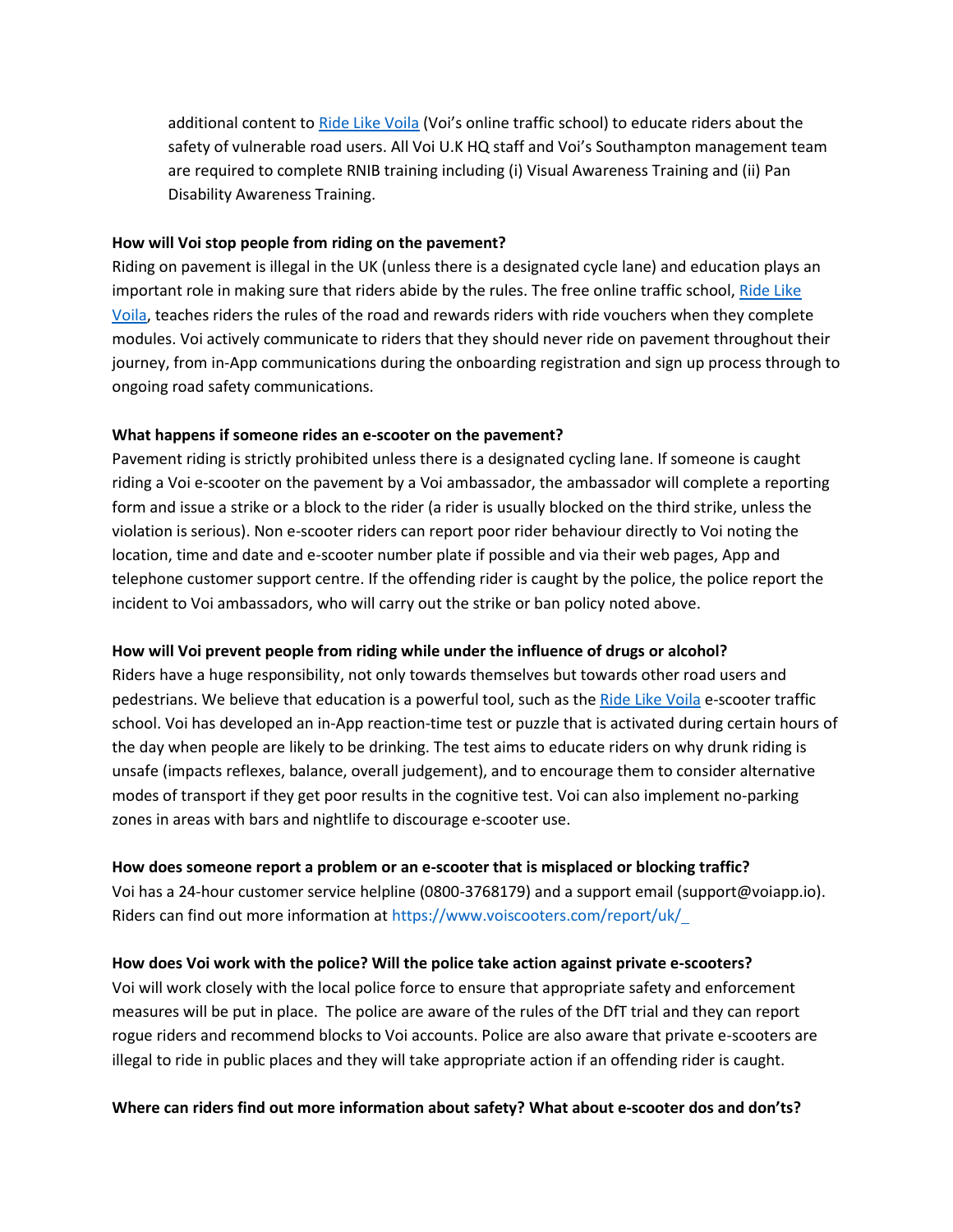Safety is Voi's top priority and there are many resources available to riders. Voi recommends all riders complet[e Ride Like Voila,](https://ridelikevoila.com/enter) its online traffic school. Voi regularly sends riders safety information via its App and publishes regular safety content on the blog, such as recent articles about e-scooter safety during [the COVID-19 pandemic](https://www.voiscooters.com/blog/covid-19-update/) and [safety initiatives in the U.K.](https://www.voiscooters.com/blog/putting-safety-first-in-the-uk/) There is also [a comprehensive FAQ](https://www.voiscooters.com/faq/) on the Voi website that includes safety information. If a rider has specific questions, they can contact support at [support@voiapp.io.](mailto:support@voiapp.io) Voi also offer live Voi ambassador led education and training events subject to covid restrictions permitting.

### **What should a rider do if they have an accident?**

Rider safety should always be addressed first.

If a rider is involved in an accident involving a Voi e-scooter, they should contact the police on 101 or, if needed, emergency services at 999.

The rider should then contact Voi via support@voiapp.io or the 24-hour customer service helpline (0800-3768179) with as many details as possible about the incident and the associated police report number.

# **SUSTAINABILITY**

# **Are e-scooters good for the environment?**

Transport is Europe's largest source of greenhouse gas emissions, and air pollution levels exceed safe levels in many European cities. Like other electric vehicles, e-scooters can help to limit transport emissions as well as reducing congestion in cities. The UK is particularly suitable for e-scooters because 60% of car trips here are for 1- to 3-mile journeys. Improvements to e-scooters, which now last a minimum of 60 months, meaning that each e-scooter's lifecycle cost is 71% lower than it was when the last major assessment was done in California two years ago.

### **How sustainable are Voi's e-scooters?**

- Voi's e-scooters are a safe, sustainable choice of transportation. They are zero-emissions vehicles.
- Shared e-scooters are an important catalyst for people to leave their cars behind when travelling in dense urban areas.
- With a lifespan of 5+ years, e-scooters have a carbon dioxide footprint of only 18q CO2 eq. per passenger per kilometre. By contrast, for a car it is more than 120 per person per kilometre.
- Voi e-scooters are equipped with swappable batteries, which is a game-changer when it comes to green operations, because the batteries can be changed on the spot rather than transporting entire e-scooters back and forth to Voi's warehouses. This allows for greener operations, with less service trips for charging and deploying e-scooters. The batteries can also be transported with lighter electric vehicles, such as cargo bikes, which are charged via renewable energy.
- Voi has also pledged to recycle e-scooter parts wherever possible and recycle all materials used in the vehicles.
- As a company, Voi has been operating carbon-neutral operations since January 2020.